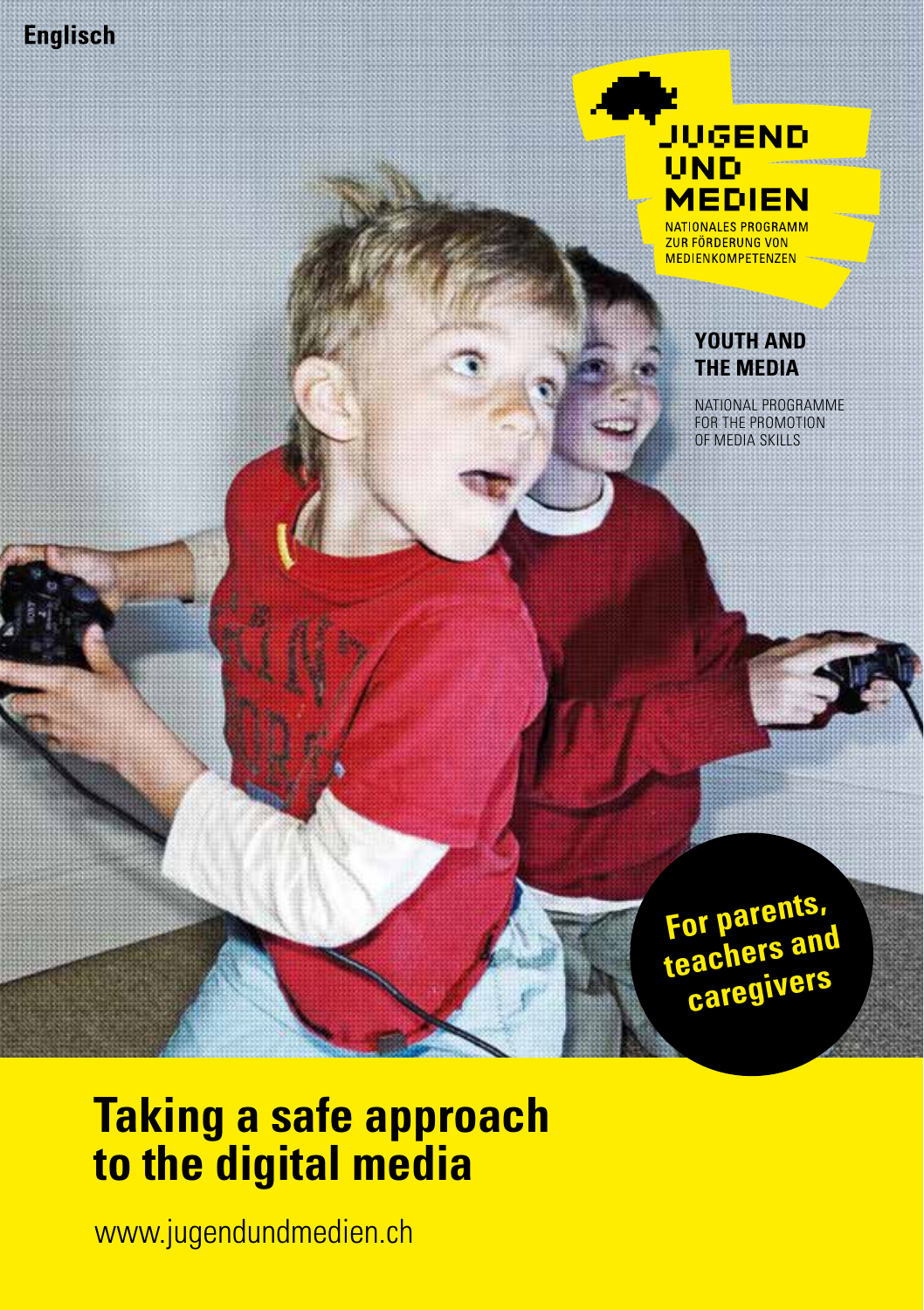protecting<br>our children also means<br>our ching their world. protecting<br>our children also means<br>supporting their forays into the digital world.

# **Digital media are part of our everyday life.**

Today, children and teenagers are growing up in a multi-faceted media world. They play computer games, use the Internet to search for information and hook up with friends and communicate via mobile phones. With as many as 95 per cent of all adolescents aged 12 to 19 possessing their own smart phone, they have the Internet at their fingertips. Even pre-school children are coming in contact with the digital media at an increasingly early age.

### **Digital media – opportunities and risks.**

As so often in life, opportunities don't come without risks. Children and adolescents can become addicted to the Internet, be bullied on social networks, have their personal details misused or fall victim to sexual abuse.

"How can we protect our children from these dangers? How much time should they spend using the digital media at what age?"

These are the kind of questions parents and other caregivers are confronted with.

# **Children should learn to take a critical approach to the digital media.**

It is neither possible nor sensible to try and keep children away entirely. The new media have become commonplace in school and at work and help fulfil many different tasks. Media also offer various development and learning opportunities.

Adolescents should therefore learn to take a critical approach to contents, discover possible risks and know how they can protect themselves. Parents and teachers have an important supportive role to play in listening attentively, acting as a trusted sounding board and learning alongside their children.

# **Children require the active support of grown-ups in their everyday media life.**

We would like to encourage parents and teachers to provide adolescents with active, age-appropriate support. This flyer gives you the main advice to follow in all questions regarding children and the digital media.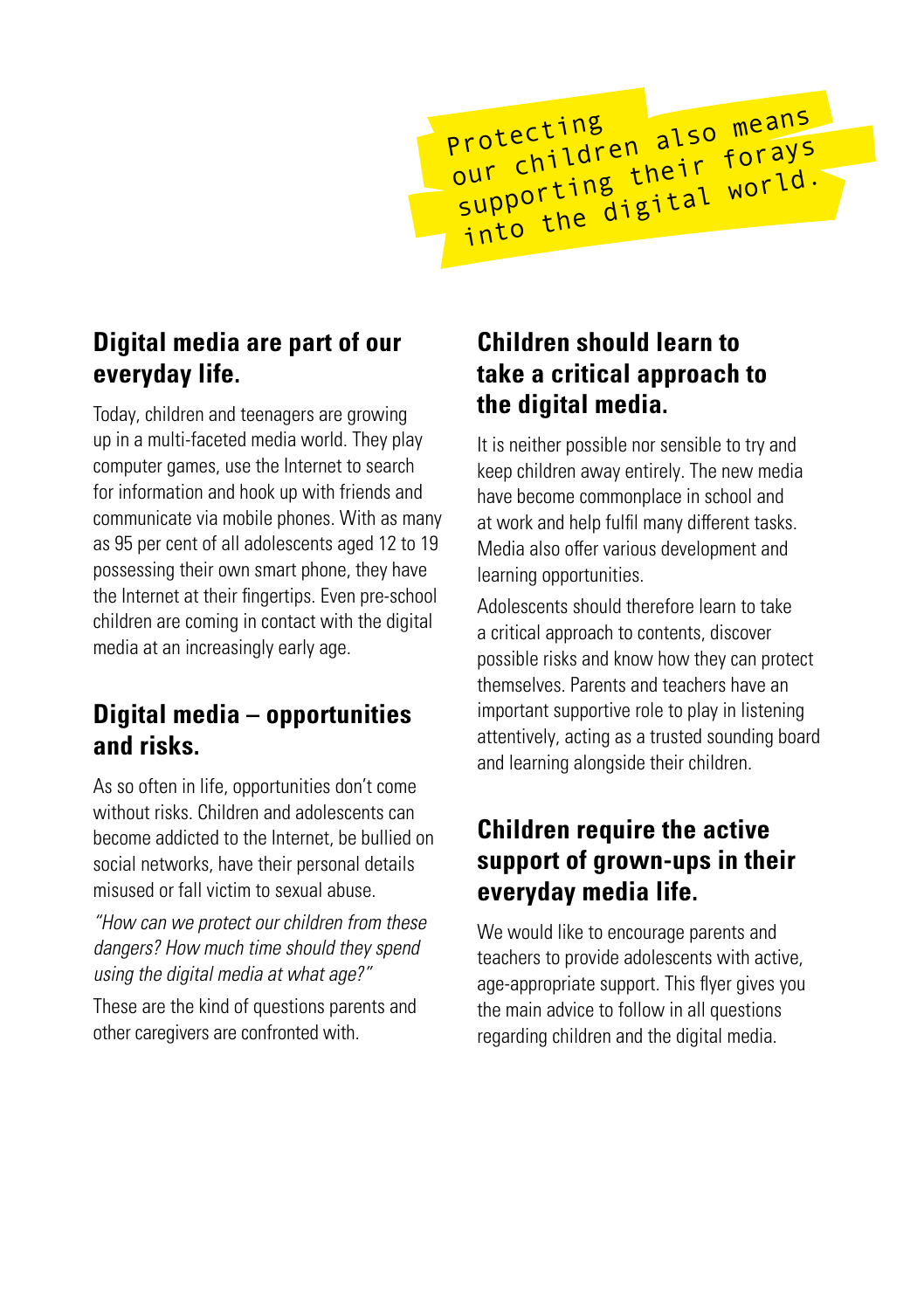# **GOLDEN RULES**

#### **Support is better than prohibition.**

In their forays into the digital world, children need their parents' support. Talk to your children about their experiences with the digital media.

#### **Children need media-competent role models.**

When it comes to using the digital media, key carers acts as role models for children and adolescents. It is therefore helpful to reflect on your own media habits.

#### **The 3-6-9-12 rule**

No TV before age 3, no personal gaming console before age 6, internet access from age 9 and social networks from age 12.

#### **Observe the age ratings.**

Both for films (jugendundmedien.ch) and computer games (pegi.ch).

#### **Make joint decisions on screen time.**

Involve your children in the decision on how much time they may spend in front of screens per day or per week. Set clear limits and make sure that the children comply with your joint decisions.

#### **Healthy balance between media- and non-media-based leisure activities.**

Ensure that you child engages in leisure activities that do not involve digital media.

#### **TVs, PCs and gaming consoles should not be kept in children's rooms.**

Install such appliances in a common room. Keep an eye on smart phones and tablets.

#### **Check who your child is chatting with.**

Children should meet online acquaintances only in public places and in the presence of their parents.

#### **Warn your child not to enter personal data on the Internet.**

Tell your child that he/she may not enter any personal data, such as name, address, age and telephone number, unless this has been discussed with you.

#### **Open discussions are better than filter software.**

Have age-appropriate discussions with your child on topics such as sexuality and violence. Filter software is sensible but does not quarantee all-round protection.

**These rules are specifically directed at parents with children between the ages of 0 and 13. Nevertheless, a number of the rules are also applicable to adolescent children.**